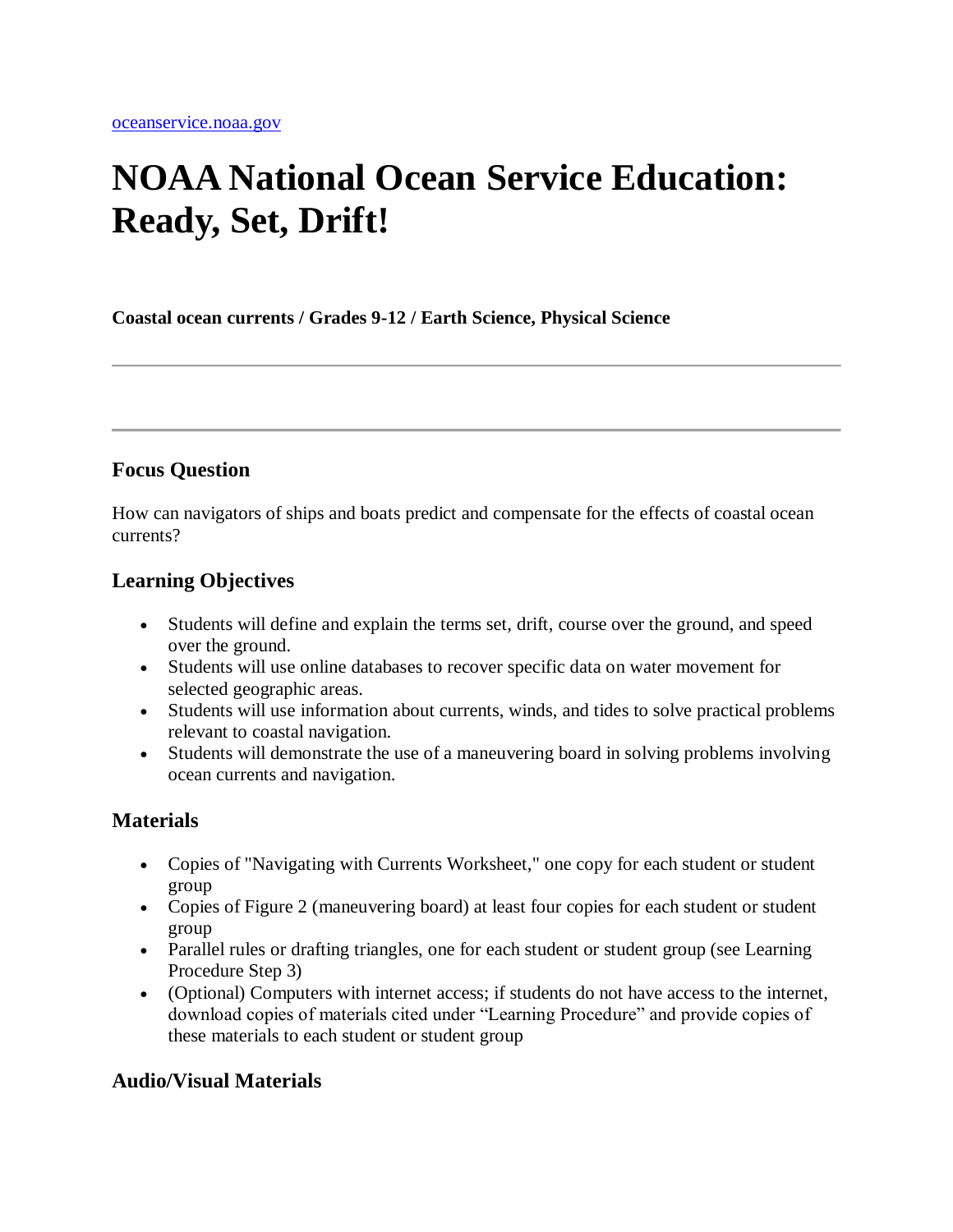None

# **Teaching Time**

One 45-minute class period, plus time for student research

#### **Seating Arrangement**

Classroom style or groups of 3-4 students

### **Maximum Number of Students**

30

# **Key Words**

Ocean current Set Drift Maneuvering board Navigation

[\(top\)](http://oceanservice.noaa.gov/education/lessons/#top)

# **Background Information**

Ocean currents are caused by three driving forces. The first is tidal motion resulting from the gravitational attraction of the moon and the sun. The second is wind motion acting on the ocean through friction with the ocean's surface. Finally, when the density of one water mass is different from the density of another water mass, the more dense water mass tends to move beneath the less dense water mass (when this happens, the water masses are said to move toward "equilibrium positions"). Such density differences are the result of variations in temperature and salinity (the concentration of dissolved substances such as sodium chloride, salts of magnesium and calcium, etc.) among different water masses. Water movement caused by these differences is known as "thermohaline circulation."

Regardless of their cause, ocean currents are critical to life on Earth, as they transport food materials, as well as certain life stages of some organisms (e.g., seeds, eggs, larvae, juveniles, adults) over thousands of miles. In addition, ocean currents have a major impact on global climate, transferring heat from equatorial regions to higher latitudes (e.g., the Gulf Stream in the Atlantic Ocean and the Kuroshio Current in the Pacific). At a much smaller scale, currents can be a serious issue for swimmers since strong "rip" currents can quickly move a swimmer away from the shore. Similarly, anyone who operates a boat in coastal waters needs to understand the movement of currents and how to handle their effects. Shipmasters, in particular, need accurate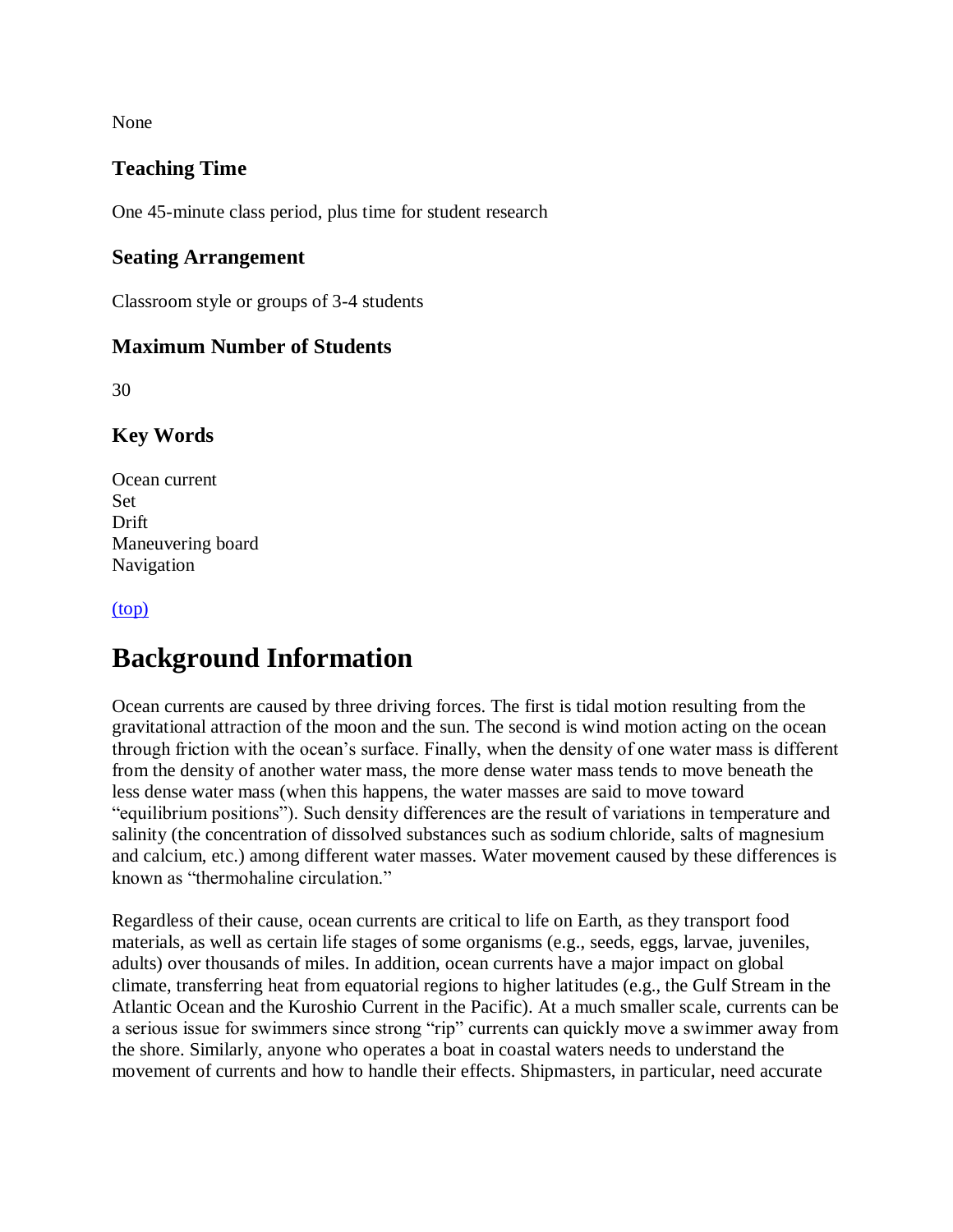real-time information about coastal water movements to avoid dangerous and expensive groundings and collisions.

Providing this information is part of the mission of NOAA's Center for Operational Oceanographic Products and Services (CO-OPS). This Center:

- provides information on water levels, coastal currents, and tides;
- establishes standards for collecting and processing these data;
- conducts research into new or improved oceanographic observing systems;
- designs software to improve data processing capabilities;
- performs regular data analysis and quality control of data; and
- disseminates this information to the public.

CO-OPS also manages a national network of Physical Oceanographic Real-Time Systems (PORTS®) located in major U.S. harbors. The PORTS® network provides real-time information such as water levels, currents, air gap (the clearance between the water surface and the bottom of a bridge), weather data, and other oceanographic information to help mariners avoid groundings and collisions (visit<http://tidesandcurrents.noaa.gov/products> for more information on CO-OPS information and data products; and<http://tidesandcurrents.noaa.gov/programs> for more information on PORTS® and other CO-OPS programs).

In this lesson, students will explore some of the information available through the CO-OPS program Web site, and will apply this information to hypothetical coastal navigation problems.

### [\(top\)](http://oceanservice.noaa.gov/education/lessons/#top)

# **Learning Procedure**

- 1. To prepare for this lesson, review:
	- Introductory information on tides and currents at <http://oceanservice.noaa.gov/topics/navops/ports/> and [http://oceanservice.noaa.gov/education/tutorial\\_currents/](http://oceanservice.noaa.gov/education/tutorial_currents/welcome.html)
	- The Currents Subject Review at [http://oceanservice.noaa.gov/education/tutorial\\_currents/lessons/currents\\_subrev.](http://oceanservice.noaa.gov/education/tutorial_currents/lessons/currents_subrev.html) [html](http://oceanservice.noaa.gov/education/tutorial_currents/lessons/currents_subrev.html)
	- The "Navigating with Currents Worksheet."

Make copies of these worksheets, and extra copies of the M Board (Figure 2), at least four for each student or student group.

You may also want to review the "Tides and Water Levels" online tutorial [\(http://oceanservice.noaa.gov/education/tutorial\\_tides/\)](http://oceanservice.noaa.gov/education/tutorial_tides/welcome.html), which offers a tutorial on the complex systems that govern the movement of tides and water levels, a ["Roadmap to](http://oceanservice.noaa.gov/education/tutorial_tides/supp_tides_roadmap.html)  [Resources"](http://oceanservice.noaa.gov/education/tutorial_tides/supp_tides_roadmap.html) that directs you to specific tidal and current data, and lesson plans for students in grades 9-12.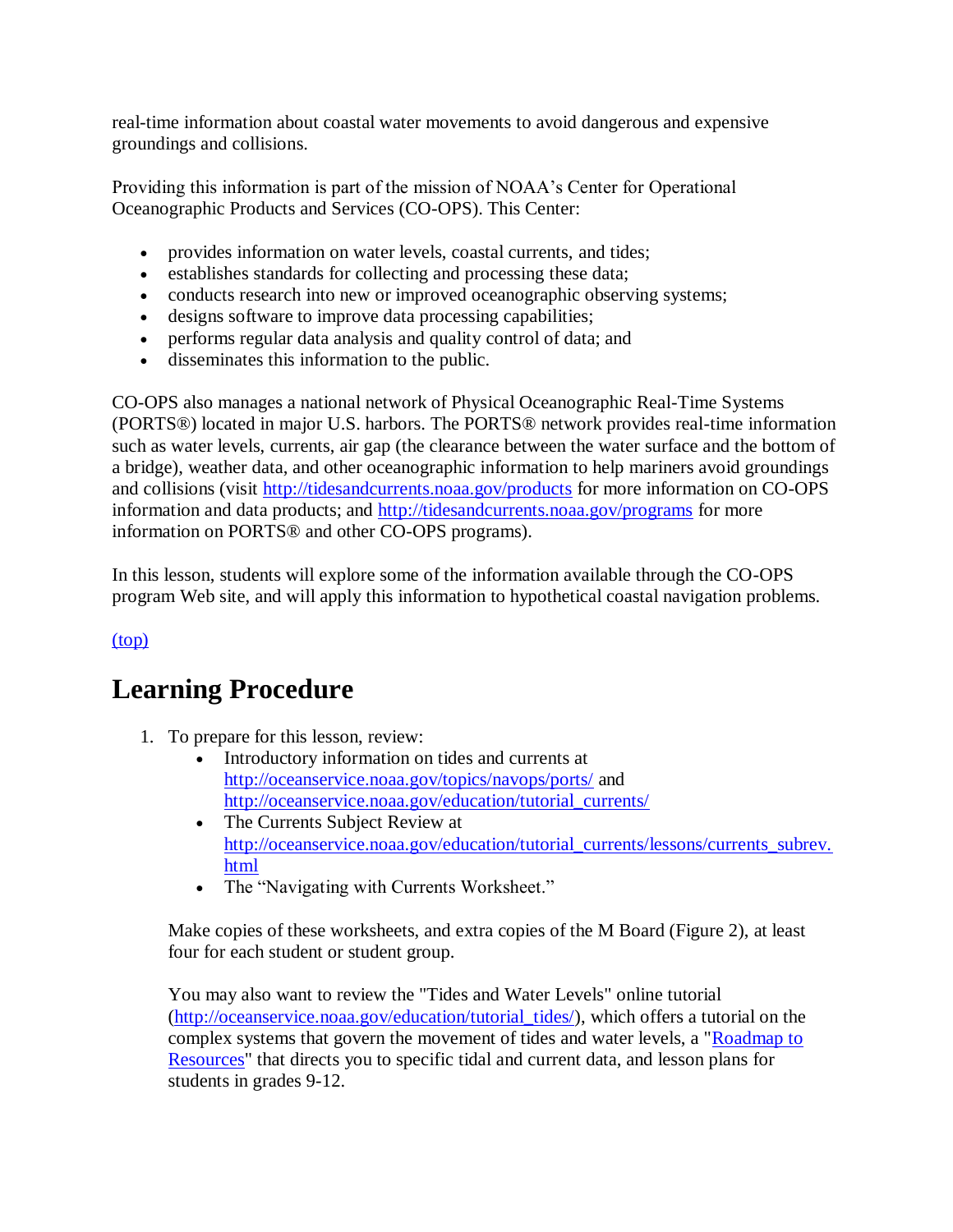2. If students have not completed the "Motion in the Ocean" lesson, you may want to direct them to the Currents Tutorial a[thttp://oceanservice.noaa.gov/education/tutorial\\_currents/.](http://oceanservice.noaa.gov/education/tutorial_currents/welcome.html) If students do not have access to the internet, you will need to make copies of the Currents Tutorial for each student or student group.

If you have not already done so, discuss the importance of real-time information to safe navigation, and have students brainstorm the types of information that would be useful to a present-day mariner. Tell students that their assignment is to learn how some of this information can be used to solve practical problems involving coastal navigation.

- 3. If students have not completed the "Motion in the Ocean" lesson, you may want to direct them to the Currents Tutorial a[thttp://oceanservice.noaa.gov/education/tutorial\\_currents/.](http://oceanservice.noaa.gov/education/tutorial_currents/welcome.html) If students do not have access to the internet, you will need to make copies of the Currents Tutorial for each student or student group.
- 4. Lead a discussion of students' answers to worksheet questions. The correct answers are:
	- 1. Figure 5 shows the solution to the problem. 6 am (PDT) corresponds to 1300 UTC. At 1300 UTC on September 18, 2005, the current at Richmond was setting 341° with a drift of 1.28 knots. Drawing the vectors as described in the example produces the solution shown in Figure 5 (each circle represents a distance of one nautical mile). The course over the ground is 054° and the speed over the ground is 8.2 knots.
	- 2. Figure 6 shows the solution to the problem. At 0400 UTC on April 12, 2005, the current at Bolivar Roads was setting 113° with a drift of 2.5 knots. First, draw the vector for the desired course over the ground from the origin with an angle of 020 $^{\circ}$ . The length (which corresponds to speed over the ground) isn't known at this point, so just draw the line to the edge of the outer circle (Fig. 5A). Next, let each circle represent one nautical mile, and draw the current vector from the origin with an angle of 113° and a length of 2.5 circles (Fig. 5B). Transfer the current vector so that the head of the current vector touches the course over the ground vector, and the tail of the vector touches the sixth circle (which represents a distance of 6 nautical miles, and corresponds to the vessel's speed through the water; Fig 5C). Finally, draw the course steered vector from the origin to the tail of the current vector (Fig. 5D). The course to steer is 354°, and the speed over the ground is approximately 5.3 knots.
	- 3. The ebb tide on July 3, 2005 occurred from 0400 0930 UTC (0000 0630 EDT) and 1600 – 2300 UTC (1200 – 1900 EDT).
	- 4. Low tide at Eastport on Dec 23 and 24, 2005 occurred at 1506 UTC and 1600 UTC respectively. So the required interval was 1306 – 1706 UTC on Dec 23 and 1400 – 1800 UTC on Dec 24.
	- 5. 6:40 am CST corresponds to 1240 UTC. At this time on January 3, 2003, the current at Bolivar Roads was setting 118° with a drift of 1.5 knots. Two hours later, the current was setting 107° with a drift of 2.1 knots. Averaging these values, the victim could be estimated to have drifted 3.6 nautical miles on a bearing line of 113°.
	- 6. Students should use the "Tide Data" and "Meteorological" buttons in the "Data Type" list. 11:30 am (EDT) corresponds to 1530 UTC. Ebb tide at Trident Pier on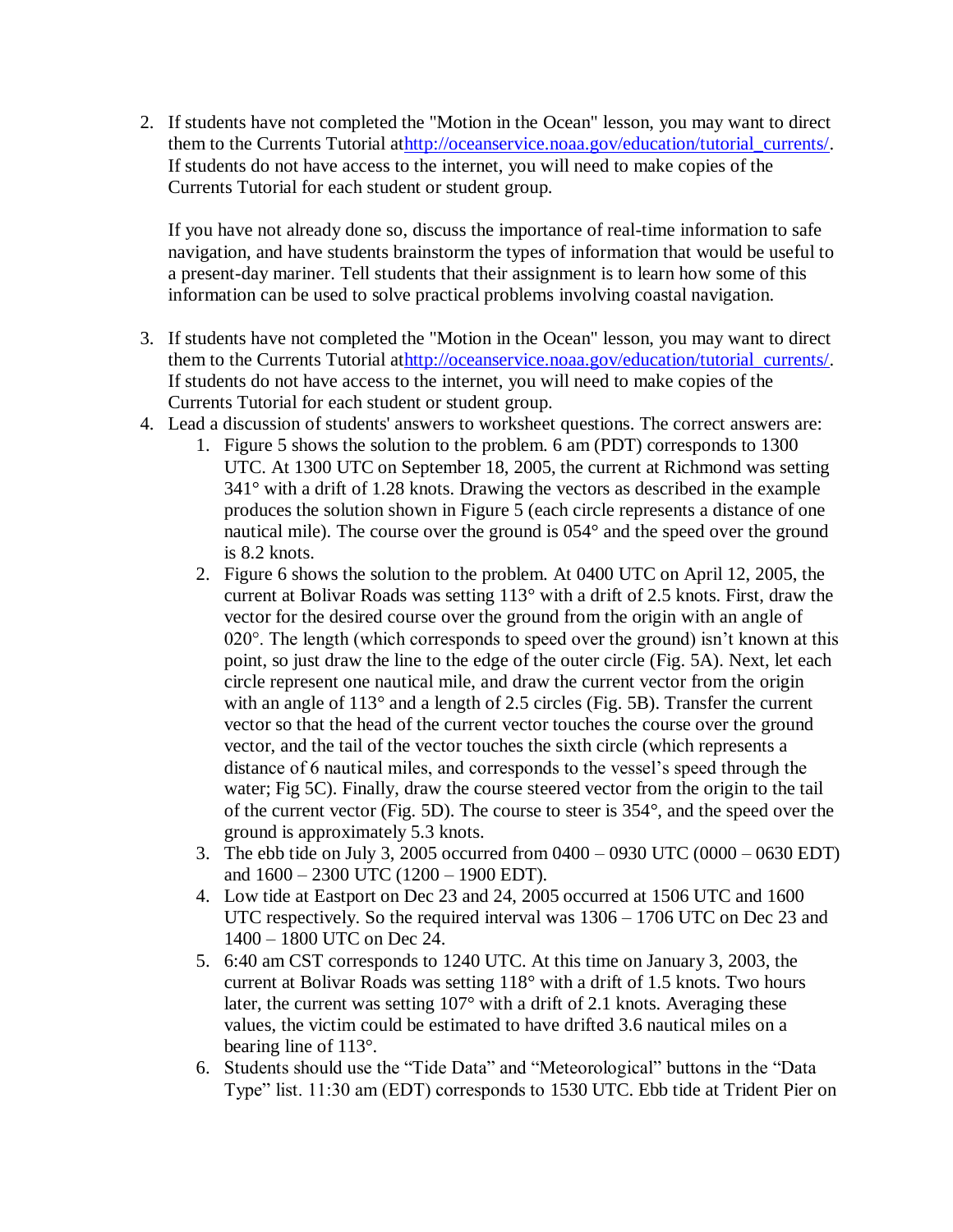April 12, 2006 occurred approximately between 1200 and 1800 UTC. At 1530 UTC, winds were blowing at 17.11 knots from 053°, gusting to 23.7 knots from 074°. Since these are essentially easterly winds coinciding with an ebb tide, the boater would be well advised to choose another time to attempt the inlet.

[\(top\)](http://oceanservice.noaa.gov/education/lessons/#top)

# **The Bridge Connection**

[www.vims.edu/bridge](http://oceanservice.noaa.gov/exit.php?url=http%3A%2F%2Fwww.vims.edu%2Fbridge) - In the "Site Navigation" menu on the left, click on "Ocean Science Topics," then "Physics," then one of the headings at the top of the page for links and resources about tides, waves, and currents.

# **The "Me" Connection**

Have students write a short essay or fictional story about on how information about coastal winds, tides, and currents could be personally important.

# **Extensions**

- 1. Visit the 'Tides and Water Levels' online tutorial [\(http://oceanservice.noaa.gov/education/tutorial\\_tides/\)](http://oceanservice.noaa.gov/education/tutorial_tides/welcome.html) for additional resources and lesson plans.
- 2. Visit Multimedia Learning Objects at [http://www.learningdemo.com/noaa/](http://oceanservice.noaa.gov/exit.php?url=http%3A%2F%2Fwww.learningdemo.com%2Fnoaa%2F) Click on the links to Lessons8 and 9 for interactive multimedia presentations and Learning Activities on Ocean Currents and Ocean Waves, including an activity involving landing safely on an aircraft carrier by allowing for the Coriolis Effect.

[\(top\)](http://oceanservice.noaa.gov/education/lessons/#top)

# **Resources**

[http://oceanservice.noaa.gov/education/tutorial\\_tides/](http://oceanservice.noaa.gov/education/tutorial_tides/welcome.html) – NOAA's "Tides and Water Levels" Discovery Kit

[http://tidesandcurrents.noaa.gov](http://tidesandcurrents.noaa.gov/) – NOAA's Center for Operational Oceanographic Products and Services (CO-OPS) Web page, with links to data and information about tides, water levels, currents, predictions, weather observations, forecasts, and harmonic constituents

[http://www.eeb.ucla.edu/test/faculty/nezlin/PhysicalOceanography.htm](http://oceanservice.noaa.gov/exit.php?url=http%3A%2F%2Fwww.eeb.ucla.edu%2Ftest%2Ffaculty%2Fnezlin%2FPhysicalOceanography.htm) — Online tutorial with additional details about ocean currents

# **National Science Education Standards**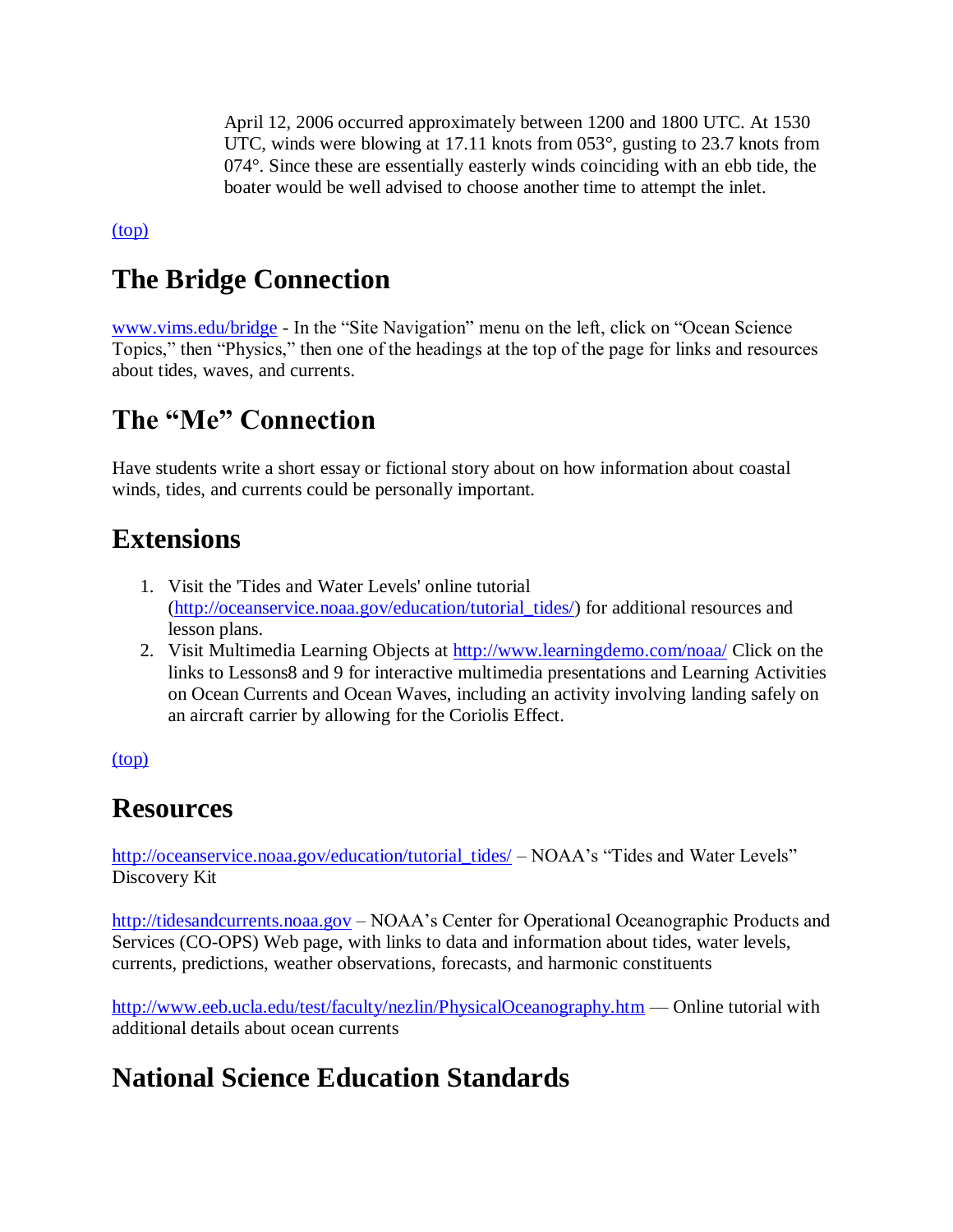Content Standard A: Science as Inquiry

- Abilities necessary to do scientific inquiry
- Understandings about scientific inquiry

Content Standard B: Physical Science

• Motions and forces

Content Standard D: Earth and Space Science

• Energy in the Earth system

Content Standard E: Science and Technology

• Understandings about science and technology

Content Standard F: Science in Personal and Social Perspectives

- Natural resources
- Natural and human-induced hazards
- Science and technology in local, national, and global challenges oceanservice.noaa.gov/education

#### [\(top\)](http://oceanservice.noaa.gov/education/lessons/#top)

# **Ocean Literacy Essential Principles and Fundamental Concepts**

#### **Essential Principle 1. The Earth has one big ocean with many features.**

Fundamental Concept c. Throughout the ocean there is one interconnected circulation system powered by wind, tides, the force of the Earth's rotation (Coriolis effect), the Sun, and water density differences. The shape of ocean basins and adjacent land masses influence the path of circulation.

#### **Essential Principle 3. The ocean is a major influence on weather and climate.**

Fundamental Concept a. The ocean controls weather and climate by dominating the Earth's energy, water and carbon systems.

Fundamental Concept b. The ocean absorbs much of the solar radiation reaching Earth. The ocean loses heat by evaporation. This heat loss drives atmospheric circulation when, after it is released into the atmosphere as water vapor, it condenses and forms rain. Condensation of water evaporated from warm seas provides the energy for hurricanes and cyclones.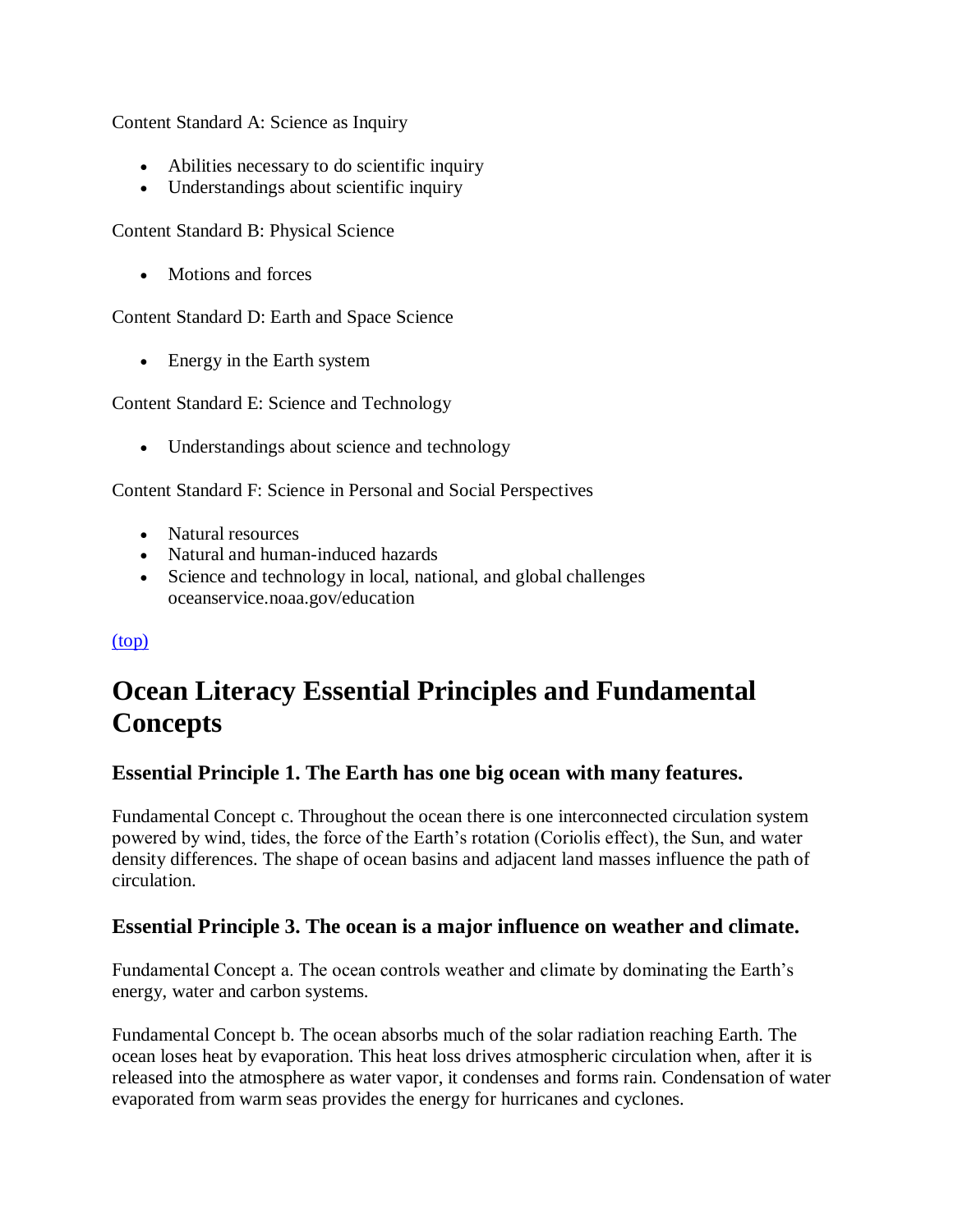Fundamental Concept c. The El Niño Southern Oscillation causes important changes in global weather patterns because it changes the way heat is released to the atmosphere in the Pacific.

Fundamental Concept g. Changes in the ocean's circulation have produced large, abrupt changes in climate during the last 50,000 years.

### **Essential Principle 7. The ocean is largely unexplored.**

Fundamental Concept b. Understanding the ocean is more than a matter of curiosity. Exploration, inquiry and study are required to better understand ocean systems and processes.

[\(top\)](http://oceanservice.noaa.gov/education/lessons/#top)

#### **Student Worksheet**

The purpose of this lesson is to learn how to obtain real-time ("right-now" or nearly right-now) and historic data about tides and currents, and to explore some practical ways in which these data might be used.

### **Retrieving CO-OPS Data**

Data on water levels, currents, weather, and other information important to mariners is provided for many U.S. coastal areas by NOAA's Center for Operational Oceanographic Products and Services (CO-OPS). The CO-OPS interactive Data Map provides an easy way to access these data:

- 1. Open the Data Map Web page at [http://tidesandcurrents.noaa.gov/station\\_retrieve.shtml,](http://tidesandcurrents.noaa.gov/station_retrieve.shtml) and click on "INTERACTIVE MAP." A new window will open containing a map of North America and a smaller world map, as well as a tool bar on the left side of the page.
- 2. Nine different types of data are listed beneath "Data Type." To select the data you want to retrieve, click on the button to the left of your selection so that a black dot appears in the middle of the button. For this example, click the button next to "Currents." The map will re-draw, so that orange squares appear at the locations for which current data are available.
- 3. Use the six tools under "Navigation" and the two tools under "Data" to navigate around the map and retrieve the information you want:
	- a. Use the Zoom In tool by selecting the magnifying glass icon with a plus sign, then click once on the map or click and drag to draw a rectangle around the area you wish to zoom into.
	- b. Use the Zoom Out tool by selecting the magnifying glass icon with a minus sign, then click once on the map.
	- c. Pan around the map by selecting the hand icon, then click and drag across the map in any direction.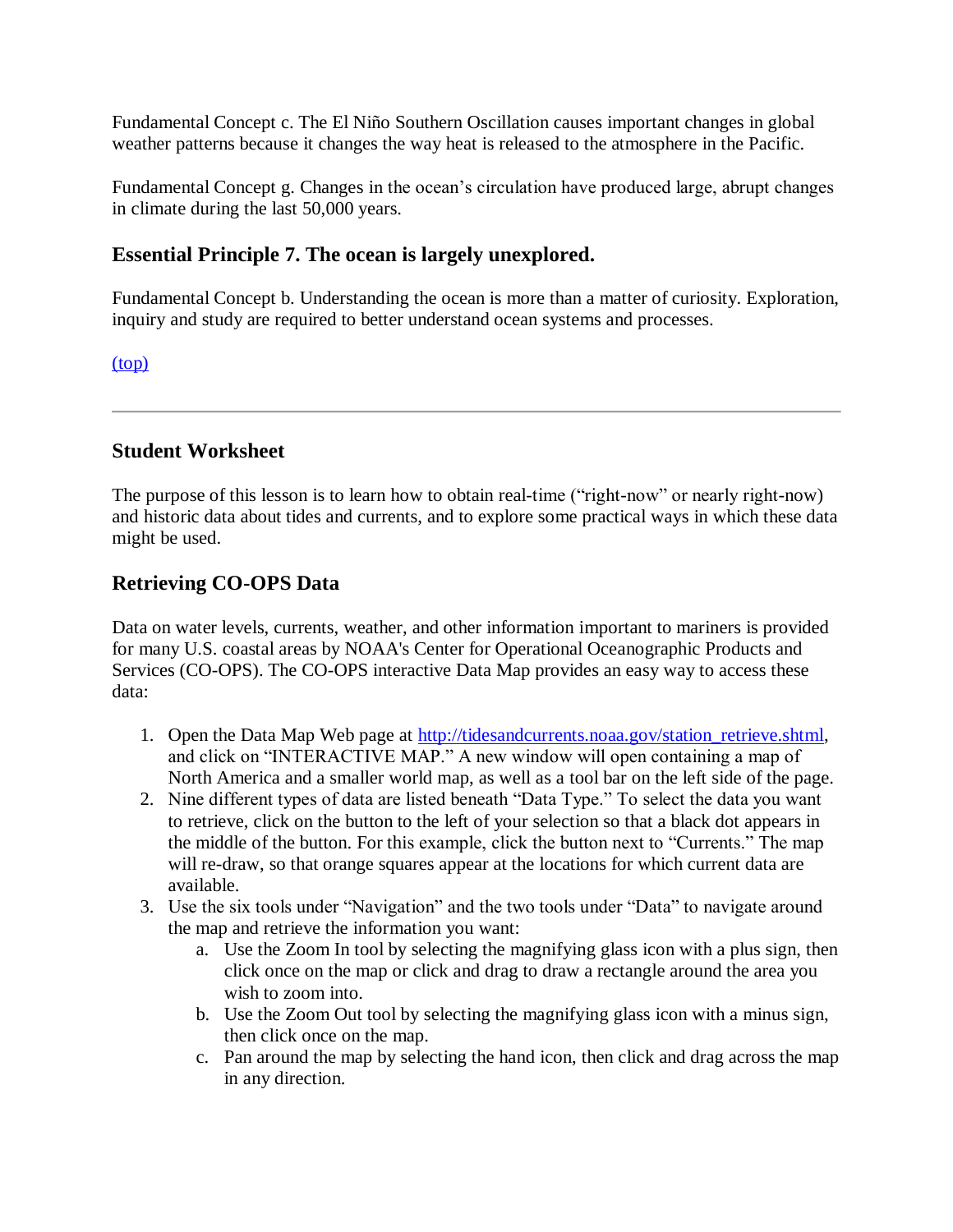- d. You can return to the previous view of the map by clicking on the magnifying glass icon with a black arrow on top.
- e. Zoom to the fullest possible extent on the map by clicking the empty magnifying glass on top of the yellow symbol.
- f. Zoom to the fullest possible extent of the data type currently selected by clicking the empty magnifying glass on top of the yellow and red symbol.
- g. Link to the data from a particular station by selecting the Link to Station Data tool (lightning bolt), then click on the desired station on the map.
- h. To retrieve information about a particular stations (such as exact location), select the Link to Station Information tool (circle with an "i" in the center), then click on the desired station on the map.
- If you do not see labels for the stations, they will appear when you zoom in closer. 4. For this example, select the Link to Station Data tool, and zoom in so that two orange squares are visible on the western side of Florida. Now, click on the orange square labeled "Old Port Tampa." A new window should appear showing a graph of current speed and direction at Old Port Tampa during the last 48 hours (if this doesn't work, you may need to try a different Web browser). Beneath the graph are eight windows in which you can specify another date and time range for which current data are desired. For this example, set the "Begin Date:" to 05/16/2005 00:00 and the "End Date:" to 05/17/2005 23:00. Under "Time Zone," click the button next to "Greenwich (UTC)." When you have set these values, click on the "View Plot" button to display a graph of current data for the new date range. Alternatively, you can click on "View Tabular Data" which will return a text listing of each data point for the specified date range.

Using the specified date range, you should see a graph showing seven cycles in which current speed increases from nearly zero to a maximum, then declines to nearly zero again. The maximum speed in these cycles varies from about 0.5 knots to about 1.1 knots, and the time required to complete a cycle varies from about 5 hours to about 8 hours. Notice that the direction of the current is shown by the gray line on the graph, which refers to the "Direction (true)" scale on the right side of the graph. "True" means that these directions are referenced to "true north," which is the true direction of the north pole rather than the direction indicated by a compass which is often distorted by Earth's magnetic field and other influences. So, during the first current cycle on 5/16/2005 (between 00:00 and 08:00) the direction of the current flow was about 220° (roughly southwest). During the next current cycle (between 08:00 and 16:00) the direction of the current flow was about 30° (roughly north-northeast). Why the difference? We might suspect tidal influences, so let's check that out. But first, print a copy of the current graph for future reference.

5. To find out what the tide was doing in Old Port Tampa on the same dates, click on the "Products" tab near the top of the window, scroll down to "Tides," then across to "Active Stations." A new window will open titled "Tide Data - Station Selection." Scroll down to station number 8726607 in the right column (which is Old Port Tampa). Click on this station, and a graph will appear showing tide heights for the last 48 hours. Change the date range as in step 4, and click on the "View Plot" button. A new graph will appear for 05/16/2005, 00:00 through 05/17/2005, 23:00. Compare this graph to the printed copy of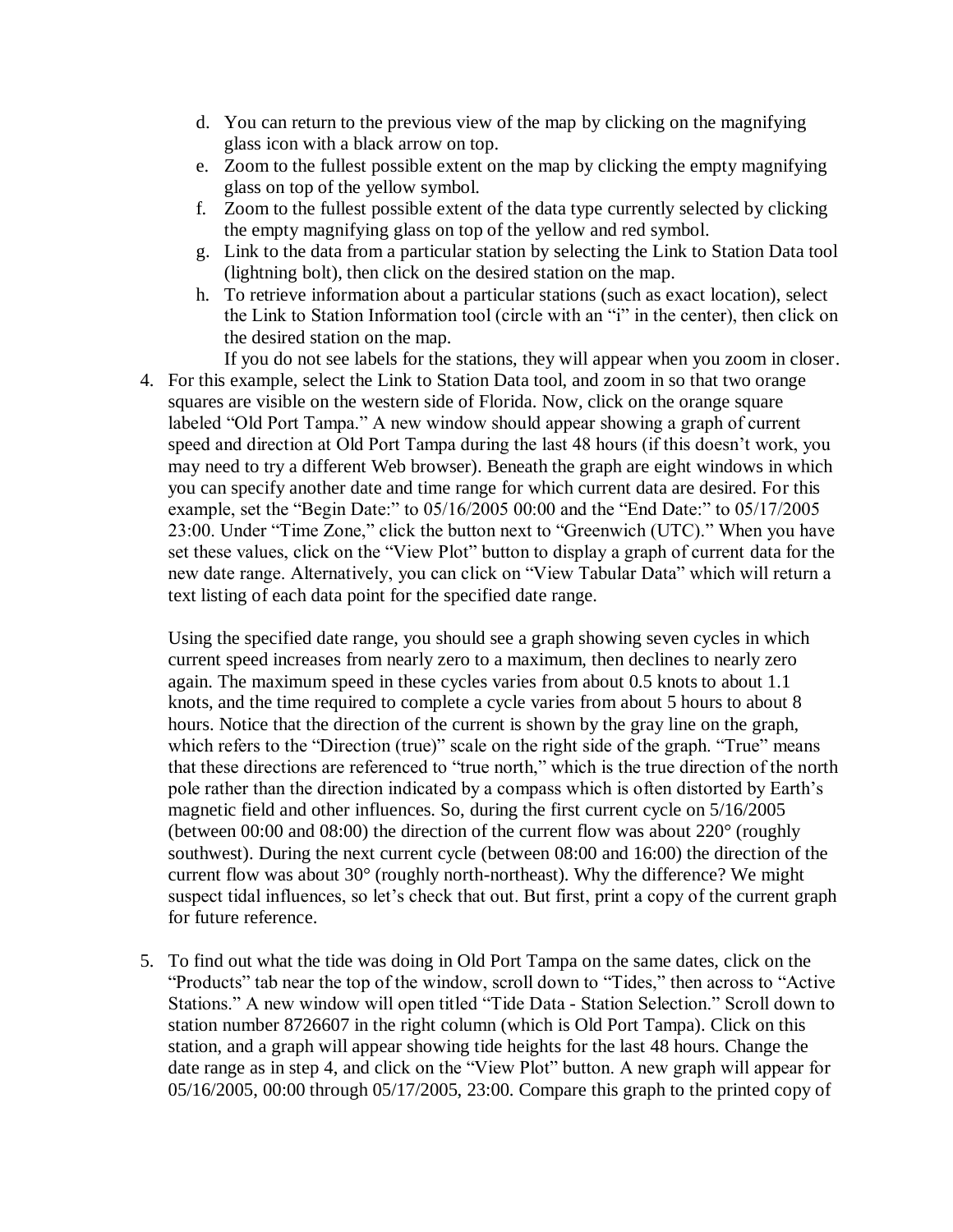your graph for currents at Old Port Tampa on the same dates. Notice that the first minimum current occurred at about 0800 on 5/16/2005, which coincides with the first low water level on the tide graph. This was the time at which tidal flow changed from ebb (falling tide) to flood (rising tide). So the direction of the current during the ebb tide was about 220°.

The second minimum current occurred at about 1600 on 5/16/2005, and coincided with the first high water level, as the tidal flow changed from flood to ebb. So it seems that current flow during the flood tide was in a north-northeasterly direction. Similarly, the third and fourth minimum current times coincided with the second low and high water levels respectively. Notice that the second "low water" was not as low as the first, and that the corresponding tidal current did not achieve the same speed as currents that coincided with the larger tidal range; but the general direction of the ebb and flood currents was about the same.

# **Finding the Effects of Currents on a Vessel's Course and Speed**

Mariners refer to the direction of a current as the current's "set," and called the speed of a current its "drift." One of the basic navigation skills is knowing how to steer a vessel to compensate for the effects of current on the vessel's course and speed. In confined areas such as rivers or channels in harbors, the basic concern is steering a course that allows the mariner to safely navigate the passage. In open waters, the issues are:

- What is the vessel's actual course (called the "course over the ground") after the current has altered the course steered; and
- What is the vessel's actual speed (called the "speed over the ground") after the current has altered the vessel's speed through the water.

The simplest cases are those in which a vessel runs directly against a current or directly with the current. In these cases, the set of the current has no effect on the course over the ground, and the effect on speed over the ground is simply a matter of addition or subtraction. If a vessel has a speed of 8 knots through the water, and runs with a 2-knot current, the speed over the ground is 8  $+ 2 = 10$  knots. If the vessel runs directly against this current, her speed is 8 - 2 = 6 knots.

If the current sets at an angle (other than 180°) to the vessel's course, the course over the ground and speed over the ground will be different from the course steered and the speed through the water. In Figure 1, the vessel is steered on course 090° at a speed of 12 knots. A current setting 180° with a drift 3 knots will deflect the vessel so that her course over the ground is line AC rather than line AB. So in one hour, she will have travelled sideways the distance BC. Her speed over the ground will be the distance AC divided by the time (one hour). You can solve this right triangle for AC using the Pythagorean theorem:

 $AC2 = AB2 + BC2$ 

 $AC2 = (12)2 + (3)2$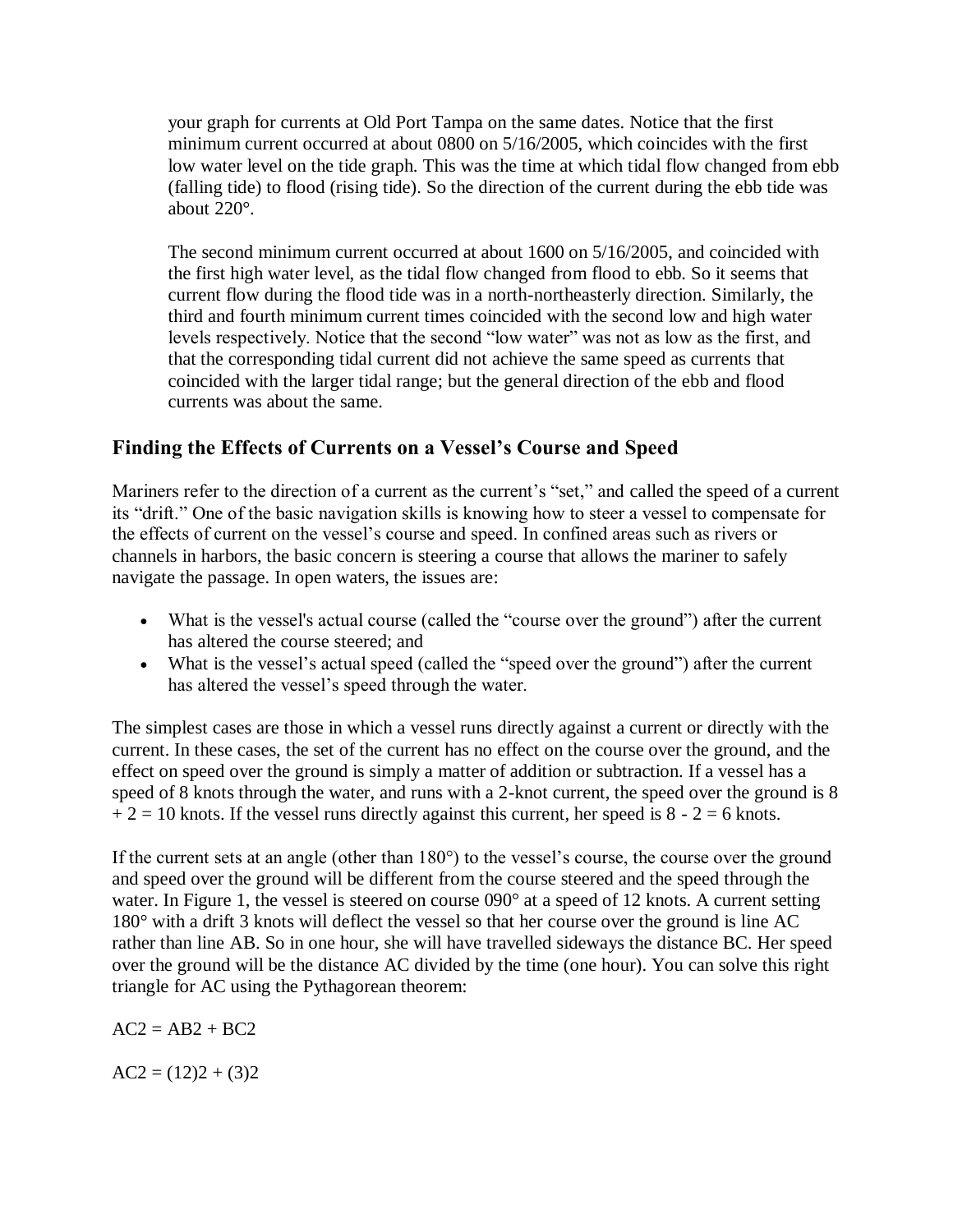#### $AC2 = 144 + 9 = 153$

#### $AC = 12.36$

In practice, a current rarely sets exactly 90° to the course steered, so the Pythagorean theorem cannot be used. The simplest way to solve the problem is to plot the vectors (vessel's course steered and speed through the water, and the current's set and drift) on a suitable scale, then measure the resultant vector (AC in the example above) on the same scale. Professional navigators use a printed form called a Maneuvering Board (also known as an "M Board" or "Mo Board") to simplify this kind of plotting. A basic M Board consists of a series of equally spaced concentric circles called "distance circles," 36 radial lines called "bearing lines," and a circular scale outside the largest circle. M Boards published by the National Imagery and Mapping Agency also have several other scales printed outside the circles, as well as a nomograph for solving time-speed-distance problems.

For this lesson, we will use the simplified M Board shown in Figure 2.

Suppose that a vessel is travelling on course 060° at a speed through the water of 15 knots, and a current is setting 030° with a drift of 5 knots. To use the M Board to find course over the ground and speed over the ground:

- a. Assign a suitable scale to the concentric circles. For this problem, let each circle represent a distance of 5 nm.
- b. Plot the vessel's velocity vector by using a straightedge to draw a line from the origin (center) of the circles to a distance of 15 nm (which on our scale is equal to three circles out from the origin). Draw this line along a bearing of 060°, which can be read from the outer scale (Figure 3a). The end of the vector at the origin is called the "tail" of the vector, and the other end is called the "head" of the vector.
- c. Draw the current vector using a parallel rule. Align the parallel rule (or drafting triangles) with the origin along a bearing of 030°, then "walk" the rule (or triangles) until its edge is aligned with the head of the ship's velocity vector (if you aren't familiar with walking a parallel rule (or triangles, see Figures 4a and 4b). Draw a line from the head of the ship's velocity vector in the direction of the 030° bearing, to a distance of 5 nm (which on our scale is equal to the distance from the origin to the first concentric circle). You can use a ruler or pair of dividers to transfer the length of the current vector.
- d. Draw the resultant vector from the origin to the head of the current vector. The bearing of the resultant vector can be read from the outer scale, and is the course over the ground; about 052°. The speed over the ground is equal to the length of the resultant vector; about 18 nm. The small graduations on the right side of the horizontal line can be used to estimate fractions; in this case, the interval between the small graduations is equal to 0.5 nm.

Now let's use your data retrieval and Maneuvering Board skills to solve some "real world" problems.

1. Early in the morning of September 18, 2005, your vessel passed under the Golden Gate Bridge, and at 6 am (Pacific Daylight Time) you are steering a course of 065° with a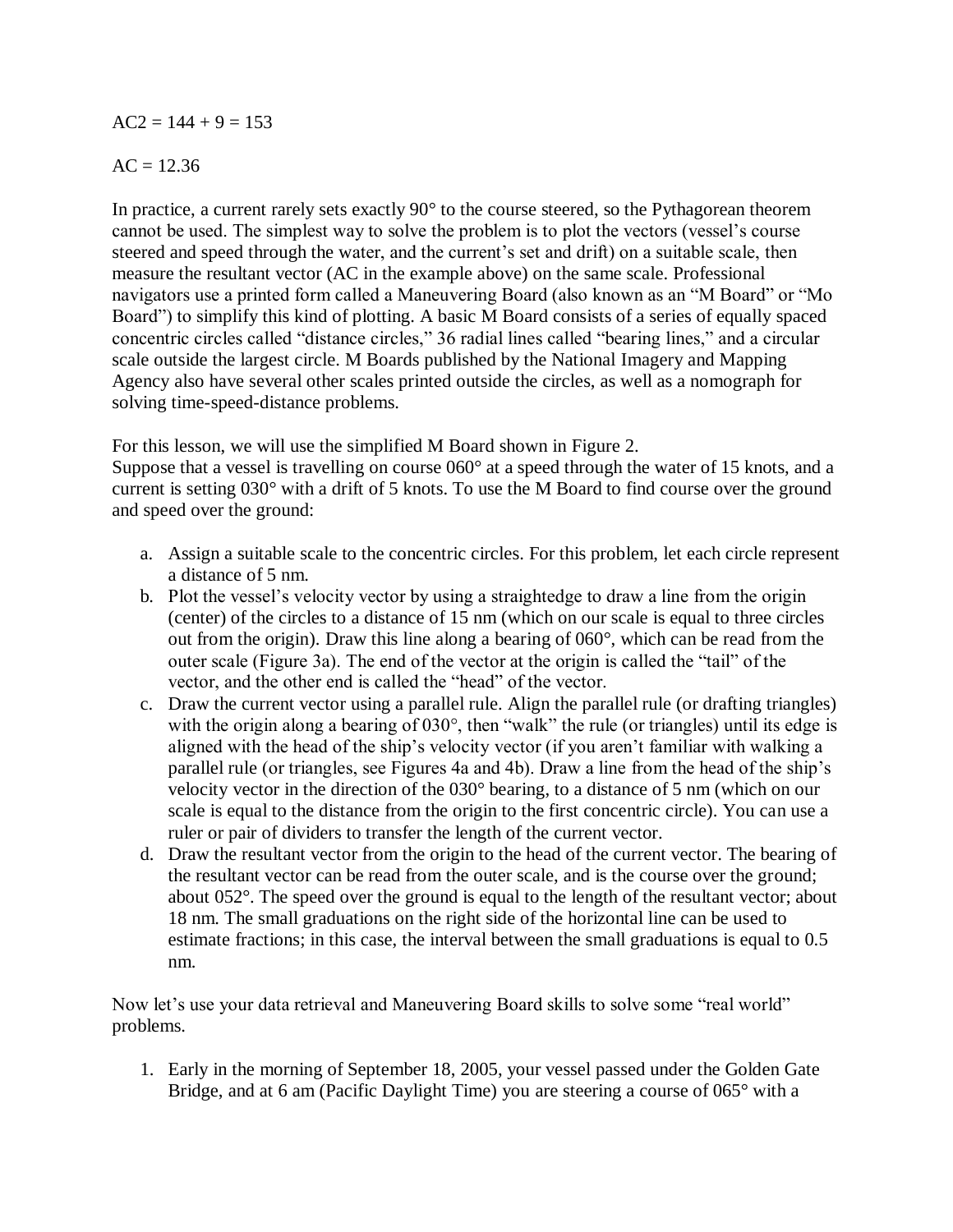speed through the water of 8 knots. Using current data from the Richmond, CA station, what is your course over the ground and speed over the ground?

- 2. Suppose you are navigating a vessel into the harbor at Bolivar Roads, Texas (near longitude 95° W), on April 12, 2005 at 0400 UTC (if you aren't familiar with UTC, see the Note below). What course should you steer for a course over the ground of 020° if your speed through the water is 6 knots? What is your speed over the ground? (Hints: a. Use the "Currents" button in the "Data Type" list. b. It is easier to find the exact set and drift from tabular data rather than trying to estimate these from a graph, so click on "View Tabular Data" after you have set the data range in the Station Data window).
- 3. Recreational fishermen along the U.S. Atlantic coast often find that they are most successful when they fish near the entrance to tidal creeks on a falling (ebb) tide. Suppose you are fishing in the upper portions of the Chesapeake Bay near Chesapeake City on July 3, 2004. When will there be an ebb tide during daylight hours? [Note: Chesapeake City is near Havre de Grace near the Maryland/Delaware border]
- 4. The Bay of Fundy is famous for its extreme tides, which expose large tidal flats that are the preferred habitat for softshell clams. Suppose you want to collect some clams for Christmas dinner near Eastport, ME, on December 23 or 24, 2005. For safety reasons (you don't want to get caught by the rising tide) you decide to limit your clamming to a four hour period spanning two hours before and after low tide. What times on December 23 and 24 would correspond to this interval?
- 5. After several days' celebration of the beginning of the year 2003, a guest falls off of a yacht anchored in Bolivar Roads, Texas. The merrymaker hit the water at 6:40 am on the morning of January 3, and was not recovered for several hours; fortunately, he was wearing a PFD (personal floatation device, or "life jacket"). How far would you expect him to have drifted from the yacht after two hours, and in what direction?
- 6. On the east coast of Florida, inlets connecting the Intracoastal Waterway with the Atlantic Ocean are notoriously dangerous, particularly when an ebb tide coincides with winds blowing toward the shore, since these conditions cause water to "pile up" in narrow inlets. Suppose you are contacted by a recreational boater who wants to go through one of these inlets on April 12, 2006 at 11:30 am (EDT). Using data from Trident Pier, FL, what advice would you offer? Why? [Hint: Remember that the direction of winds is reported as the direction FROM which they blow, in contrast to the direction of currents, which is reported at the direction TOWARD which they flow.]

# **A Note About Time Zones**

The worldwide standard for time is "coordinated universal time," abbreviated UTC. (formerly known as Greenwich mean time; also called "Zulu time", "universal time," and "world time.") UTC uses 24-hour time notation in which "1:00 am" is expressed as 0100 (pronounced "zero one hundred"). To convert UTC to local time, you have to add or subtract hours from it. West of the zero meridian to the international date line (which includes all of North America), hours are subtracted from UTC to convert to local time. Following is a table showing the number of hours to subtract from UTC to convert to North American time zones: Hours to Subtract from UTC:

**Local Time Zone Hours to Subtract from UTC:**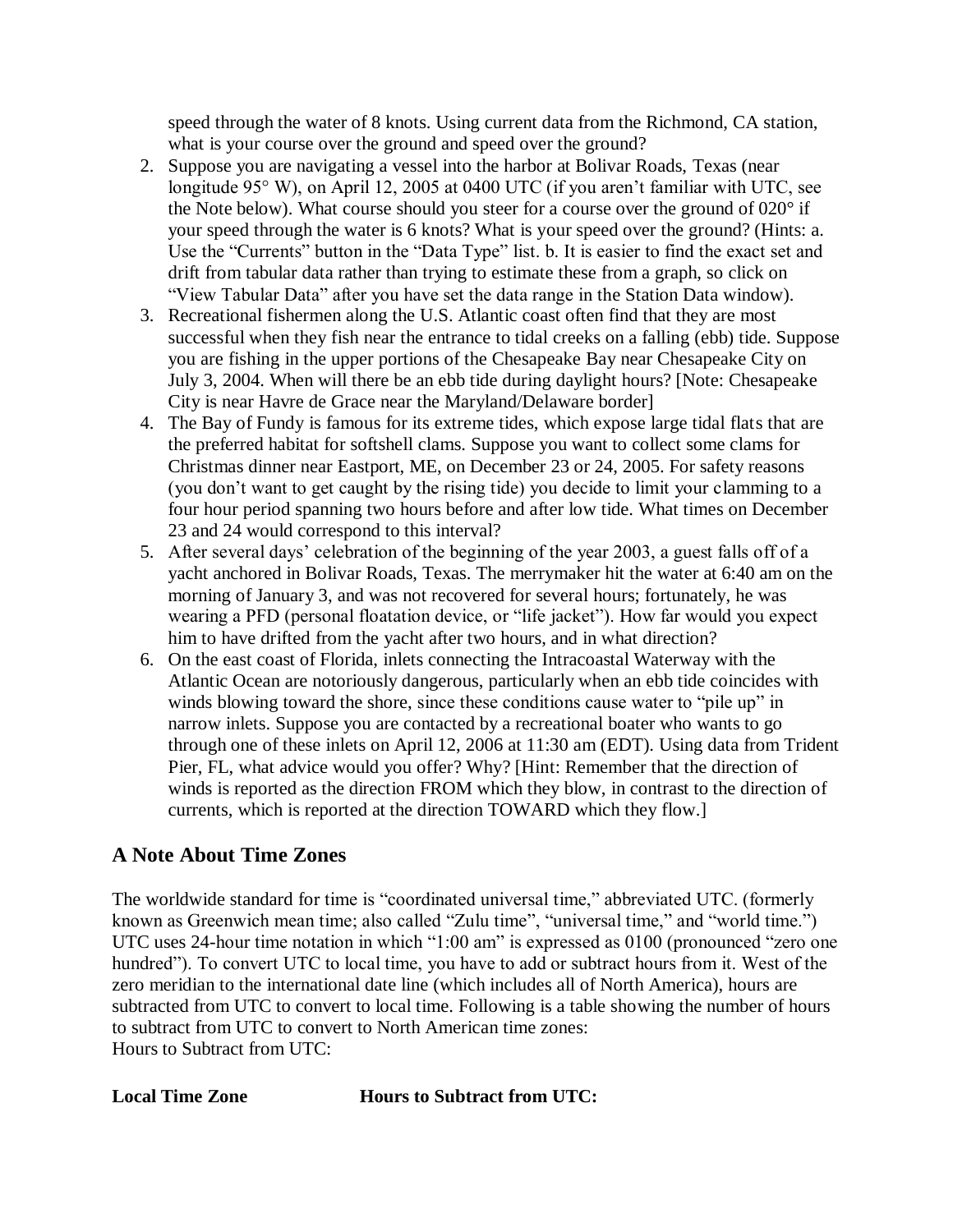| Atlantic Standard Time (AST)           | 4  |
|----------------------------------------|----|
| Atlantic Daylight Time (ADT)           | 3  |
| Eastern Standard Time (EST)            | 5  |
| Eastern Daylight Time (EDT)            | 4  |
| Central Standard Time (CST)            | 6  |
| Central Daylight Time (CDT)            | 5  |
| <b>Mountain Standard Time</b><br>(MST) | 7  |
| <b>Mountain Daylight Time</b><br>(MDT) | 6  |
| Pacific Standard Time (PST)            | 8  |
| Pacific Daylight Time (PDT)            | 7  |
| Alaskan Standard Time (AST)            | 9  |
| Alaskan Daylight Time (ADT)            | 8  |
| Hawaiian Standard Time (HST)           | 10 |

# **Figure 1. Effect of Current Setting 90° to a Ship's Heading**

### **Figure 2. A Simplified Maneuvering Board**

# **Figure 3. Using an M Board to find the effect of current on course over the ground and speed over the ground**

### **Figure 4a: How to Transfer the Angle of a Line to Another Point Using Parallel Rules**

1. The Problem: How to transfer the angle of Line AB to Point C?

- 2. Align one edge of the parallel rules with Line AB.
- 3. Hold the rule next to LineAB, and "walk" the other rule toward Point C.

4. Hold the rule that was "walked," and move the other rule in the direction of Point C.

5. Continue "walking" the rules until Point C is reached. You can now draw a line through Point C that is parallel to Line AB.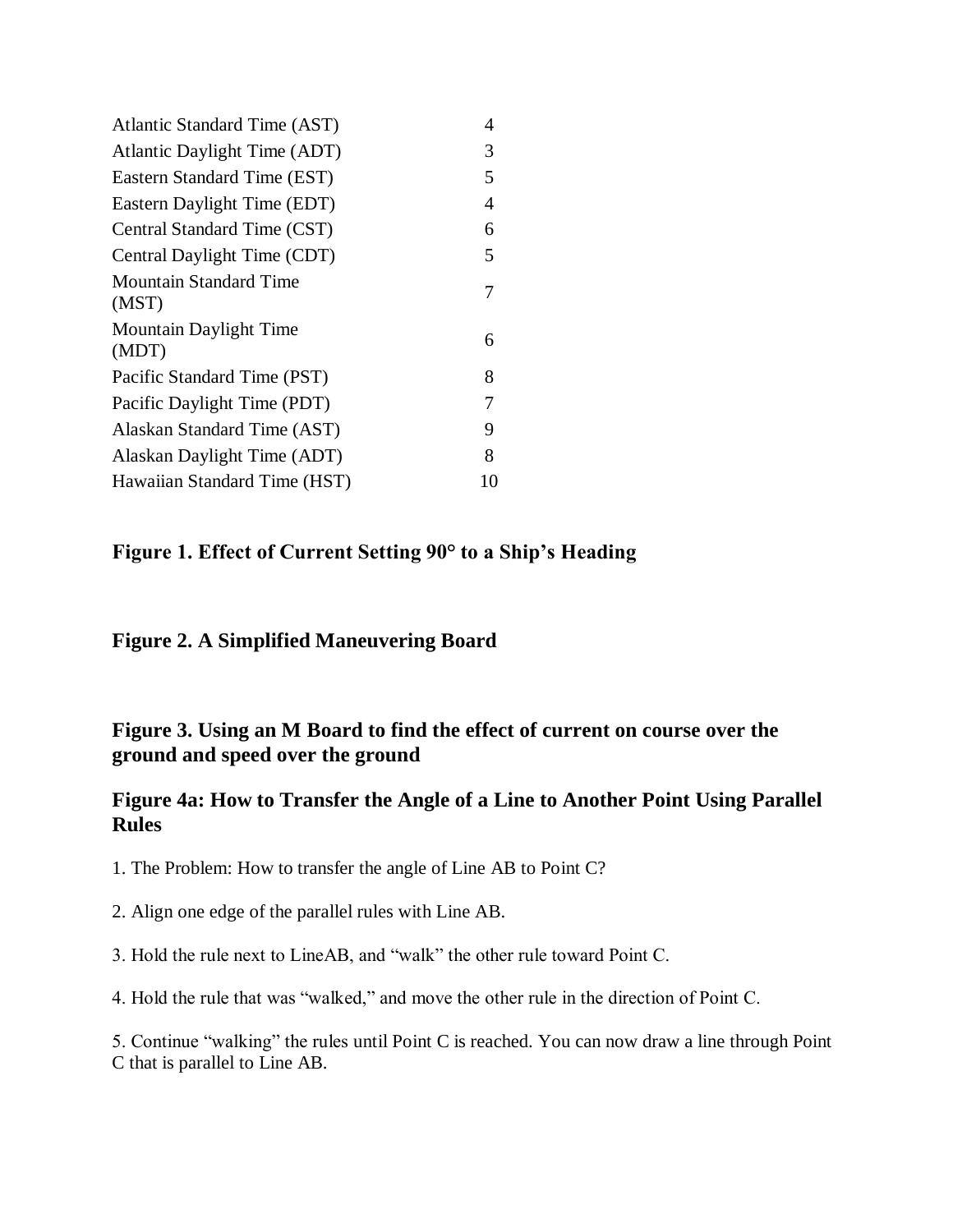# **Figure 4b. How to "Walk" a Pair of Triangles**

1.The Problem: How to draw a line parallel to Line AB through Point C?

2. Place the hypotenuse of one triangle next to the hypotenuse of the other and align the triangles with Line AB.

3. Hold one triangle, and slide the other triangle toward Point C.

4. Hold the triangle moved in Step 3, and slide the other triangle toward Point C.

5. Continue alternately holding and sliding the triangles until Point C is reached. Now you can draw a line through Point C that will be parallel to Line AB.

### **Figure 5. Solution to Problem 1**

#### **Figure 6. Solution to Problem 2**